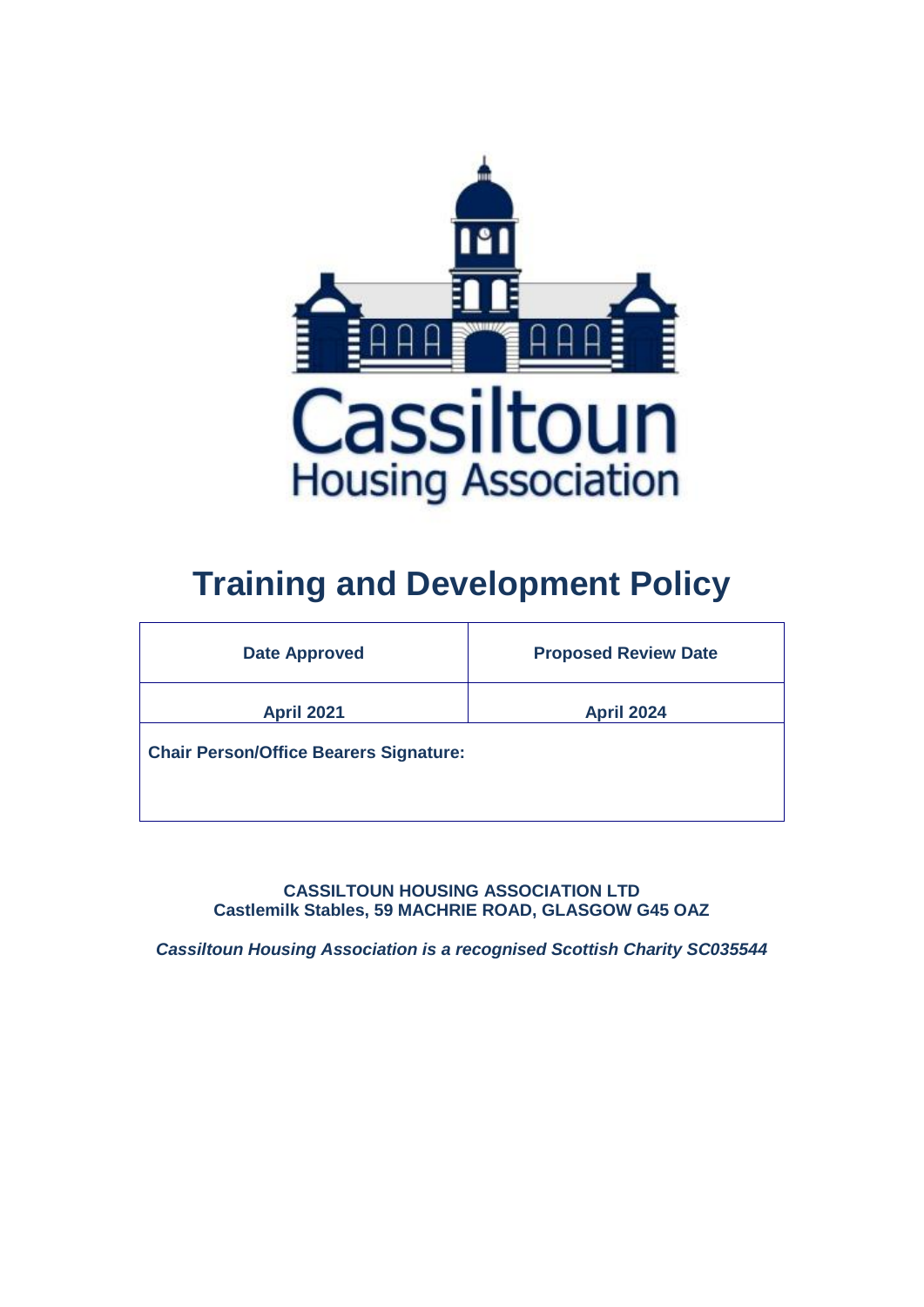#### **TRAINING AND DEVELOPMENT POLICY**

#### **POLICY STATEMENT**

This policy is to ensure that all employees are equipped with the knowledge, skills and experience which will enable them to carry out their jobs to a competent standard. Cassiltoun Housing Association recognises that its employees need to be equipped for changes which take place in their jobs due to new technology, new working practices and procedures within the Housing Sector. It also recognises that education and training play a valuable part in the development of personal potential. With these factors in mind, this policy is designed to be an integral part of the Staff Appraisal process.

The Objective of the policy is to ensure that training provided within the Association is planned, takes account of individual requirements and is directed towards achieving the Association's business objectives in the most effective way.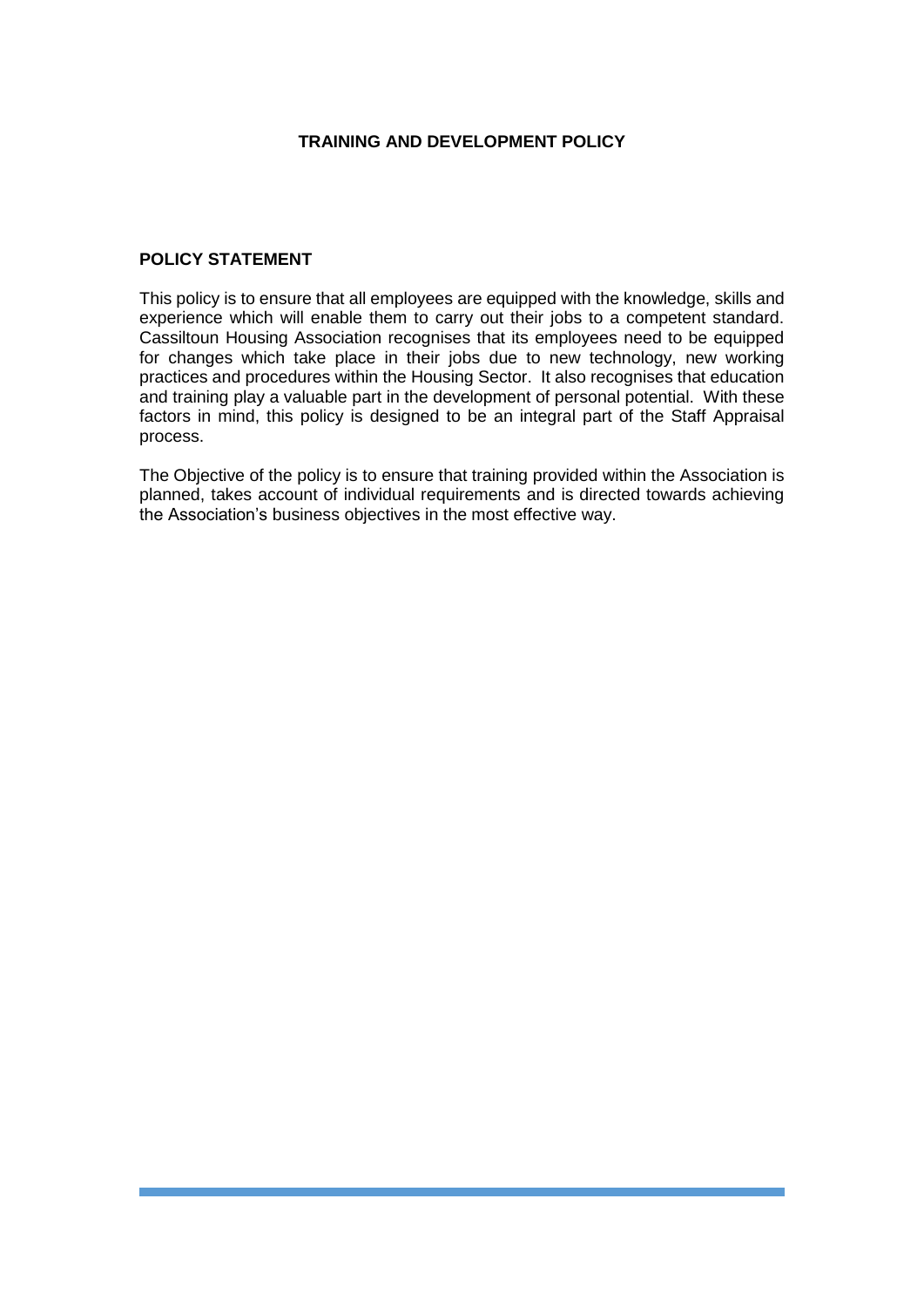#### **1. IDENTIFYING TRAINING NEEDS**

Training needs are identified in four main areas:

- i) Training to optimise the development of individuals.
- ii) Initial on the job training, supplemented over a period with formal training in order to assist and encourage staff to perform their duties effectively.
- iii) To update skills and knowledge of all employees.
- iv) To ensure the Association's employees have the relevant skills required to achieve business goals and objectives.

#### **2. TRAINING RESPONSIBILITIES**

All members of staff have a responsibility to take the initiative in enquiring about training where they feel they have particular needs and to undertake any training that may be provided.

Line Managers are responsible for ensuring their staff are adequately trained. This responsibility includes identifying training needs, accepting the need to release staff for any necessary off the job training or seminars and monitoring the effectiveness of training. If changes in working practices are planned, managers should consider whether fresh training needs are likely to arise.

Details of forthcoming training events are notified to staff as they are received.

#### **3. APPRAISALS**

Managers are responsible for regularly agreeing training and development needs with each employee in the context of business objectives, setting targets and standards.

Appraisals take place annually. The aim of the appraisal is to appraise the employee in relation to the Association's goals and objectives, to set targets and discuss development needs of both the individual and the Association's requirements. It is also used to evaluate employee's behaviour against the Association's values.

#### **4. TRAINING RESOURCES**

The Association will provide the following resources to ensure that it meets its training and development needs.

i) A training budget which is agreed annually.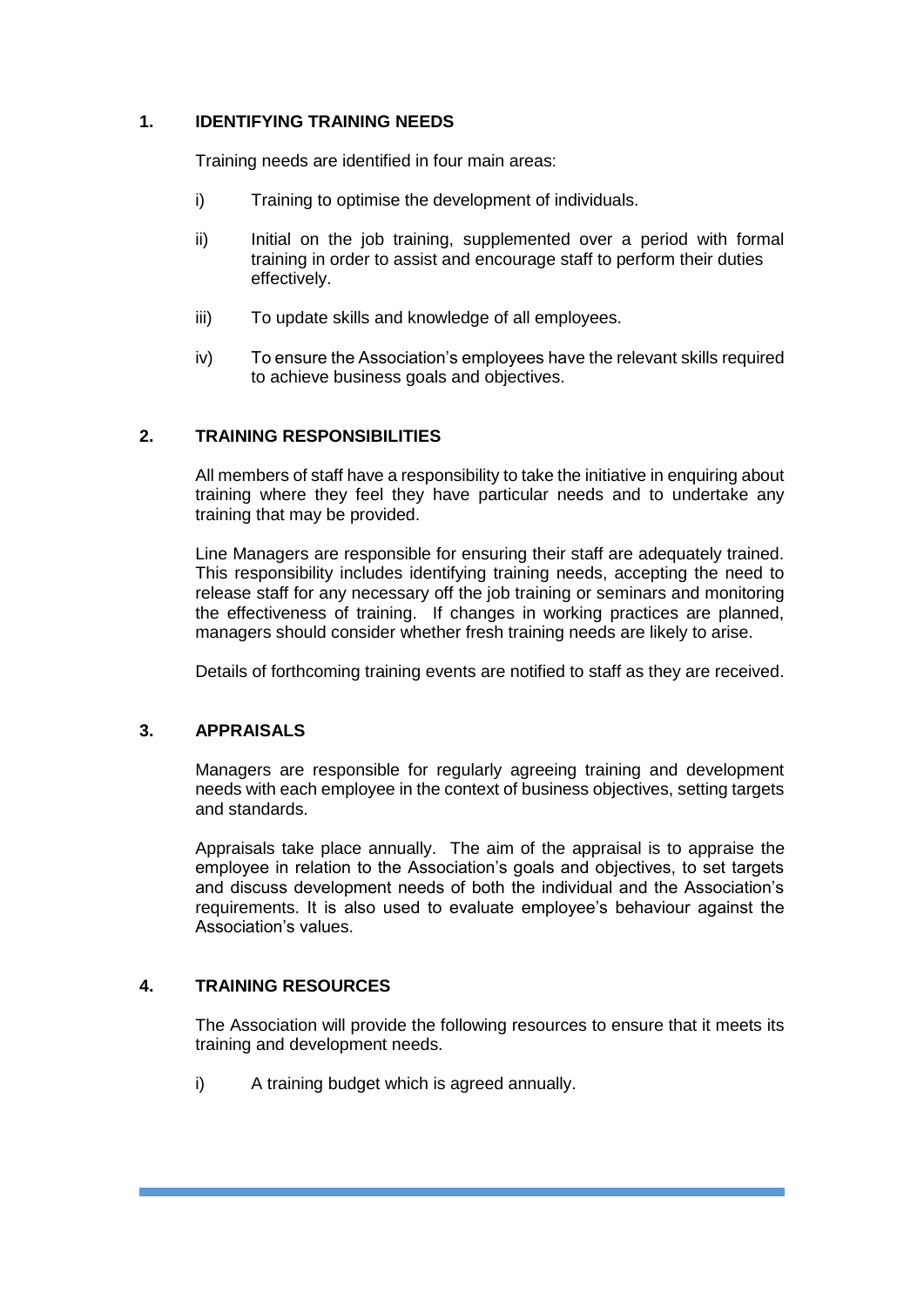- ii) The Association are members of SHARE (Scottish Housing Associations Resource for Education) and EVH (Employers in Voluntary Housing). The Association actively encourages its staff to participate in local training programmes administered by SHARE.
- iii) Staff are encouraged to attend other training courses, seminars and conferences that are relevant to their career development and extends their knowledge in their particular discipline. The main bodies offering such additional training programmes are the Chartered Institute of Housing & Scottish Federation of Housing Associations.
- iv) Training facilities (ie rooms etc) will be made available subject to operational requirement.
- v) Training material (ie videos, manuals, guidance notes etc) will be provided where appropriate.
- vi) Training equipment (ie TV/Video OHP, etc) will be provided where appropriate.

#### **5. METHODS OF TRAINING**

#### **5.1 Induction Training**

The Association's Induction process outlines the Terms and Conditions of Employment for all staff.

An induction checklist forms the basis of the induction training programme and will be completed by the employee, HR and the line manager within the first few weeks of employment. On completion the checklist is signed by both the employee and line manager and is retained within the personnel file. The employee may also retain a copy for future reference. Initial training requirements will be discussed and agreed at this stage.

#### **5.2 In-Service Training**

The Association has a policy of giving assistance to employees who pursue a course of study directly relevant to their work. These courses normally lead to professional qualifications, diplomas or degrees and may be followed either by day release study or by correspondence course. In all cases, approval for attendance will be subject to organisation and budgetary restraints and can only be given by the Chief Executive.

#### **5.3 Day Release Courses**

The Association allows for paid leave for attendance on day release courses and for attendance at examinations, plus, where it is a mandatory element in the course, up to one week in any year for attendance on a block study course. Leave of absence with pay will be granted to employees to enable them to sit examinations for courses approved by the Association. Such leave with pay will include the previous half day (where the examination itself lasts half a day)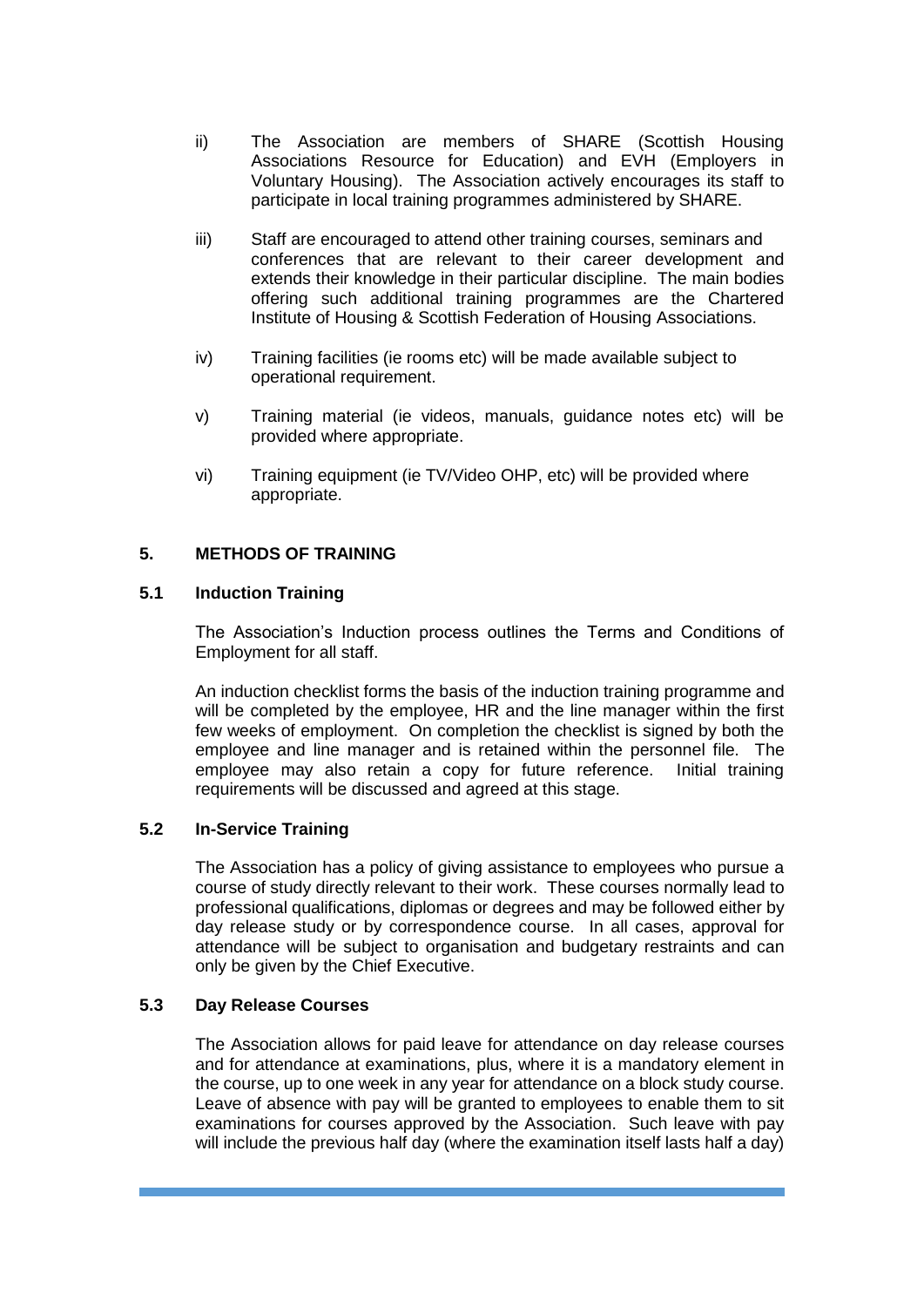or the previous day (where the examination is over a full day). Staff may supplement this by using annual leave.

The Association meets the full costs of the course and examination fees which are paid directly to the educational bodies/institutions. However, the fees paid are to be regarded as a loan. The loan will be written off 12 months following the relevant course/examination. The Association will ask you to refund the full or a proportion of the costs of fees (detailed in your Terms and Conditions, B4) where the employee voluntarily leaves their employment within those 12 months, or where the employee or the training institution prematurely terminates their course or where the employee is dismissed summarily from their employment.

The employee bears the cost of travel, non essential textbooks and any other expenses. At the discretion of the Chief Executive, the Association will bear the cost of essential text books with all books so purchased being the property of the Association and being lodged in the Association's library. A clear record is kept of all books so purchased. The Corporate Services Manager should be notified of all books purchased and a register kept on the Associations shared drive.

#### **5.4 Correspondence Course**

The Association meets the full cost of the course, books and examination fees.

Where the course is monitored by continuous assessment rather than by examination the Association allows paid leave of one day per module up to a maximum of 5 days study leave per year.

#### **5.5 Work Based Qualifications**

All employees are encouraged to obtain a Scottish Vocational Qualification where appropriate. Details of SVQ's available can be obtained from the Chartered Institute of Housing (Scotland) and other training organisations. The Association allows for paid leave for attendance on external workshops that are related to the assessment.

#### **5.6 Professional Subscriptions**

The Association will re–imburse annual fees paid by employees for membership of professional institutions subject to the following criteria:

- 1. Membership must be directly relevant to the work of the Association
- 2. Only one set of fees will be reimbursed where the employee is a member of more than one institution
- 3. Receipts for claims are to be submitted to and endorsed by the t Chief **Executive**
- 4. Payment will be made net of tax.
- **5.7** Failure to make satisfactory progress on a course of study may give rise to the Association reclaiming the amount of fees loaned. Satisfactory progress will not necessarily be determined by level of achievement alone. Contributing factors such as, non-attendance or the deliberate non-submission of required work would be taken into account.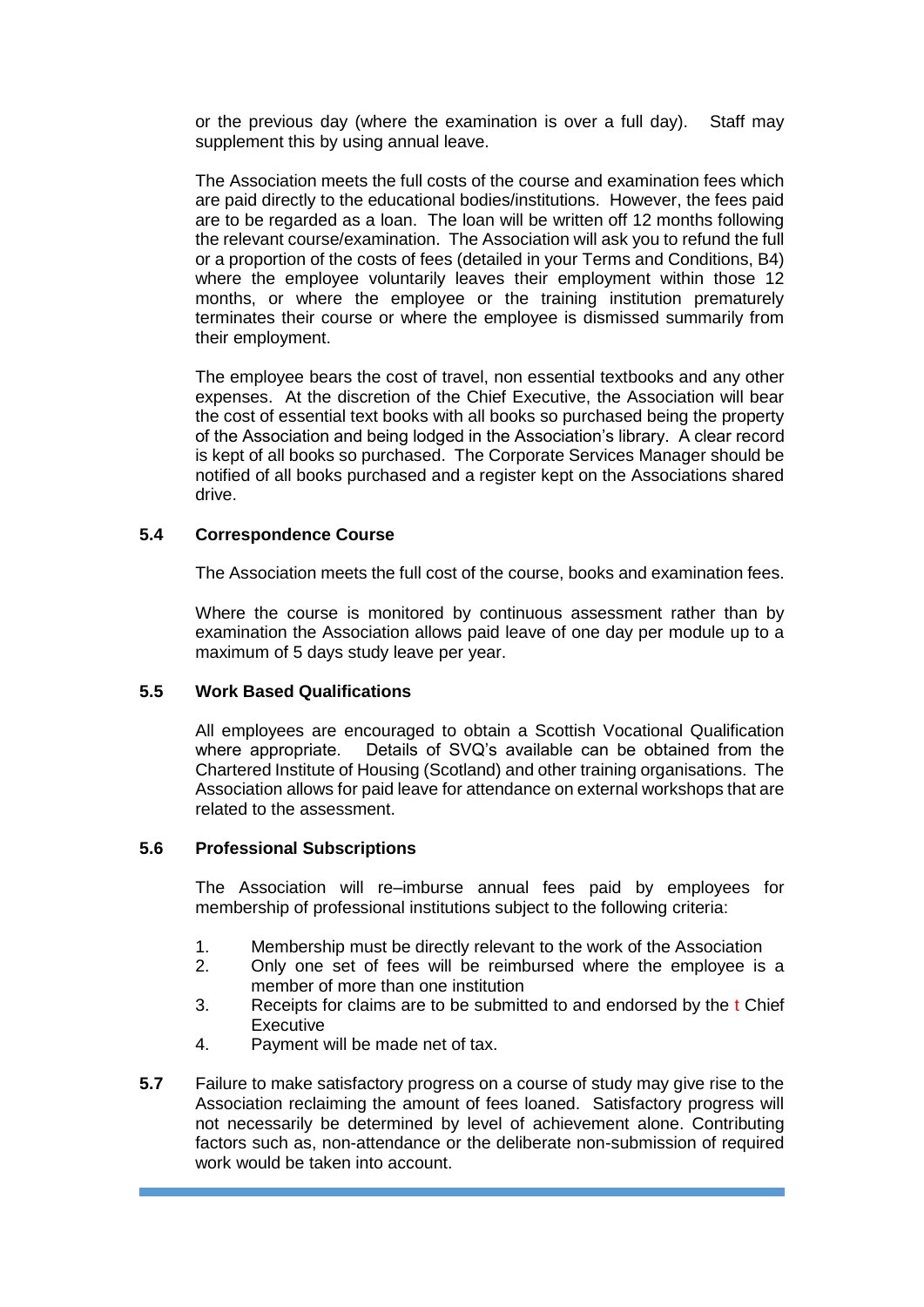#### **5.8 Short Courses**

Employees who wish to attend a one/two day training event should first consult their Line Manager. The Line Manager will consider the relevance of the proposed training and the effect, if any, on the department in which the person undertaking the training works. Attendance at short courses will require the approval of the Chief Executive.

#### **5.9 Continuing Professional Development (CPD)**

Where employees are members of any relevant professional body, the Association will support and encourage employees to maintain a CPD Log. Most professional bodies such as the Chartered Institute of Housing, Chartered Institute of Personnel & Development offer its members CPD packs.

## **6. MENTORS**

All students on recognised qualification courses will have regular meetings/discussions with a designated person within the Association who will mentor and help the student to complete the course.

## **7. EVALUATION**

Evaluation of training and development is reviewed in line with individual training and development plans and the Association's business plan and objectives.

#### **7.1 Pre and Post Training Evaluation**

Prior to attending any form of training each employee will be given a Pre and Post Training Evaluation Form. The pre-evaluation ensures that the employee is aware of what the expected outcomes of the training course will be as well as knowing which objectives in their Training and Development Plan the training is aimed at meeting.

Following attendance at the course, the Post Evaluation will be completed and the full evaluations will be passed to the Corporate Team who will update training records accordingly. Any future action/training will be agreed with the staff member's Line Manager.

The Post Course Evaluation enables the Association to evaluate to what extent the training outcome has been met.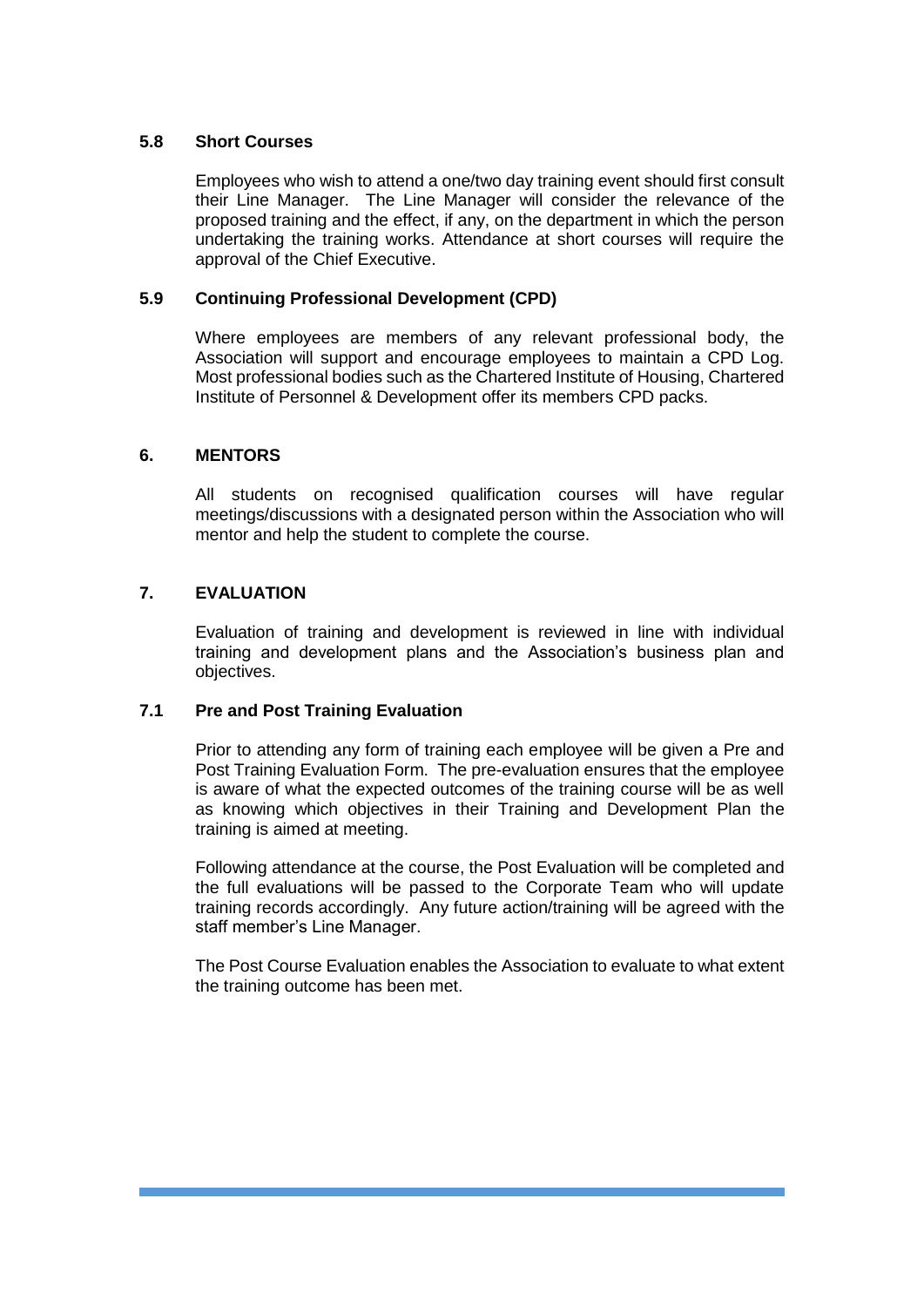#### **8. RECORD OF TRAINING**

Training records, including evaluation forms/reports for all employees will be held in a central staff training folder maintained by the Corporate Services Team. The Corporate Services Manager will also provide quarterly reports on training attended to the Senior Management Team.

#### **9. TRAINING REPORT**

The training register will normally be presented to the Board of Management at the end of the financial year. This will coincide with a review of how well the organisation achieved its stated strategic and operational objectives for the year.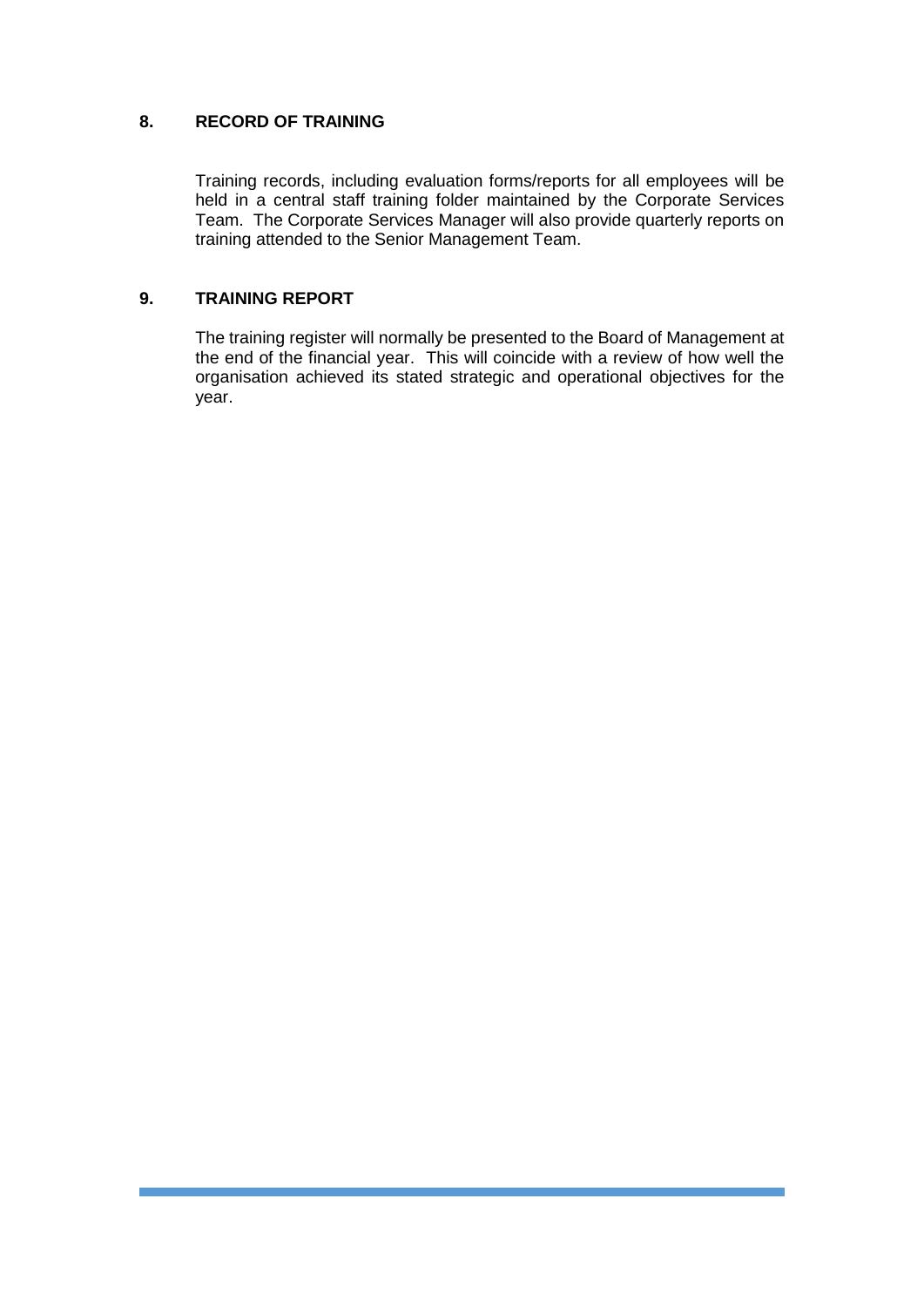# **CASSILTOUN HOUSING ASSOCIATION**

# **PRE AND POST TRAINING EVALUATION**

| <b>Name</b>     |       |  |
|-----------------|-------|--|
| <b>Activity</b> |       |  |
| <b>Date</b>     | Venue |  |
| <b>Duration</b> | Cost  |  |

# **Pre Training**

**What are your reasons for attending, and what skills/knowledge do you wish to achieve?**

**What benefits do you think this training will bring to the Association?**